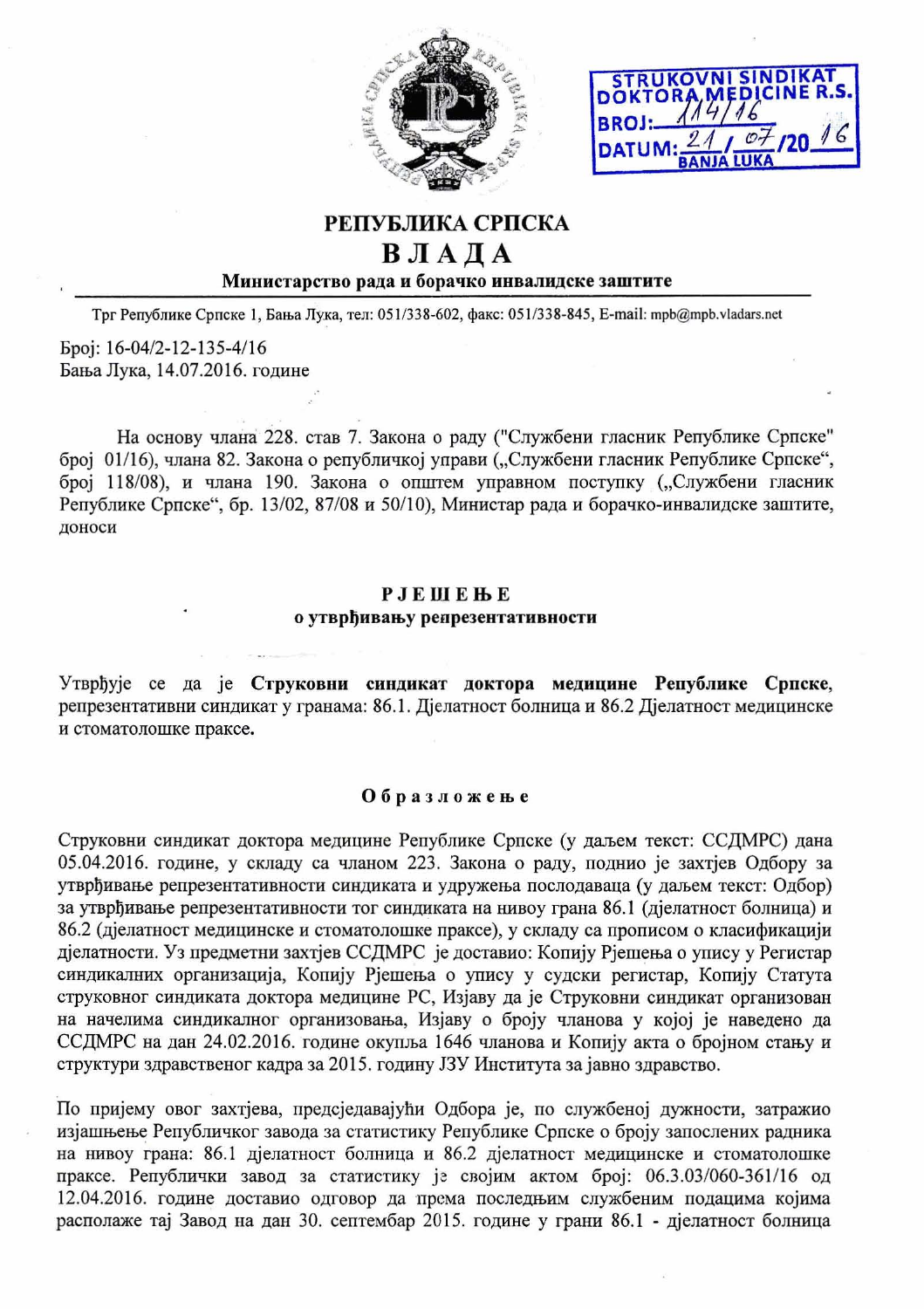било запослено 7.686 радника, а у грани 86.2 - діелатност медицинске и стоматолошке праксе 7.068 запослених, што укупно чини 14.754 радника.

Захтјев ССДМРС је разматран на 7. сједници Одбора одржаној дана 13.04.2016. године, којом приликом је један број чланова Одбора изнио тврдњу да имају сазнања да се одређени број чланова тог синдиката истовремено налази и у чланству Синдиката здравства и социјалне заштите, а који дјелује у оквиру Савеза синдиката Републике Српске. У циљу потпуног и тачног утврђивања чињеничног стања Одбор је усвојио закључак којим су се чланови Одбора именовани испред Савеза синдиката Републике Српске обавезали да изврше идентификовање "спорних" чланова који су наводно истовремено чланови оба синдиката. Као рок за провођење ове активности одређен је 18.04.2016. године.

Чланови Одбора именовани испред Савеза синдиката су 26.04. доставили списак на којем су као "спорне" означили више од 2/3 чланова Струковног синдиакта доктора медицине, након чега је Одбор на својој 8. сједници одржаној 05.05.2016. године донио закључак да се од ССДМРС затражи достављање приступница "спорних" чланова синдиката. По захтієву Одбора, ССДМРС је дана 25.05. доставио тражене приступнице.

На 9. сједници Одбора, одржаној 06.06.2016. године Одбор је поново разматрао раније поднешени захтјев и достављену допуну захтјева. На овој сједници, чланови Одбора именовани испред Савеза синдиката су, поред раније изнесених примједби о дуплом члансту, изнијели и тврдње да су поједина лица са списка чланова ССДМРС у међувремену преминула или напустила синдикат. Након расправе о овим новим чињеницама Одбор је усвојио закључак да у поступцима који се воде пред овим Одбором, Одбор нема надлежност да испитује истинитост и вјеродостојност приложених доказ, већ да, у смислу члана 217. став 2. Закон о раду искључиво утврђује последњу потписану приступницу синдикату, с тим да свако заинтересовано лице, уколико за то постоје основи, може да код органа надлежних за кривично гоњење покрене поступак утврђивања одговорности лица која су Одбору као вјеродостојене и истините доставили невјеродостојне, лажне или фалсификоване доказе о чињеницама битним за одлучивање Одбора и министра надлежног за послове рада и на тај начин их довели у заблуду.

Узимајући у обзир усвојени закључак и чињеницу да чланови Одбора именовани испред Савеза синдиката Републике Српске нису инсистирали на упоређивању приступница ССДМРС и приступница Синдиката здравства и социјалне заштите, нити је ово тражио овлаштени представник ССДМРС, предједавајући је закључио расправу и на гласање дао приједлог да се Струковном синдикату доктора медицине Републике Српске утврди репрезентативност у гранама 86.1 и 86.2 са подацима као што су у спису предмета. З приједлог су, од укупно 7 присутних чланова Одбора 4 члана Одбора гласала "за" (представници Владе и Уније удружења послодаваца), а 3 члана (представници Савеза синдиката) су била "уздржана". Имајући у виду да приједлог није усвојен квалификованом већином гласова, у смислу члана 228. став 6. Закона о раду, предсједавајући је констатовао да се министру не може доставити конкретан приједлог одлуке о утврђивању репрезентативности подносиоца захтјева, већ искључиво информација о проведеном поступку утврђивања репрезентативности ССДМРС, уз напомену да министар у складу са чланом 228. став 7. Закона о раду може да одлучи о захтіеву и без приједлога Одбора.

Након разматрања достављене информације и стања предмтног списа, те свих релевантних чињеница утврђених у поступку утврђивања репрезентативности синдиката, министар рада и борачко-инвалидске заштите, на основу члана 228. став 7. Закона о раду, је утврдио да ССДМРС испуњава услове за стицање статуса репрезентативног синдиката у гранама: 86.1. Дјелатност болница и 86.2 Дјелатност медицинске и стоматолошке праксе, прописане чланом 219. став 1. Закона о раду, због чега је одлучио као у диспозитиву овог рјешења

₹